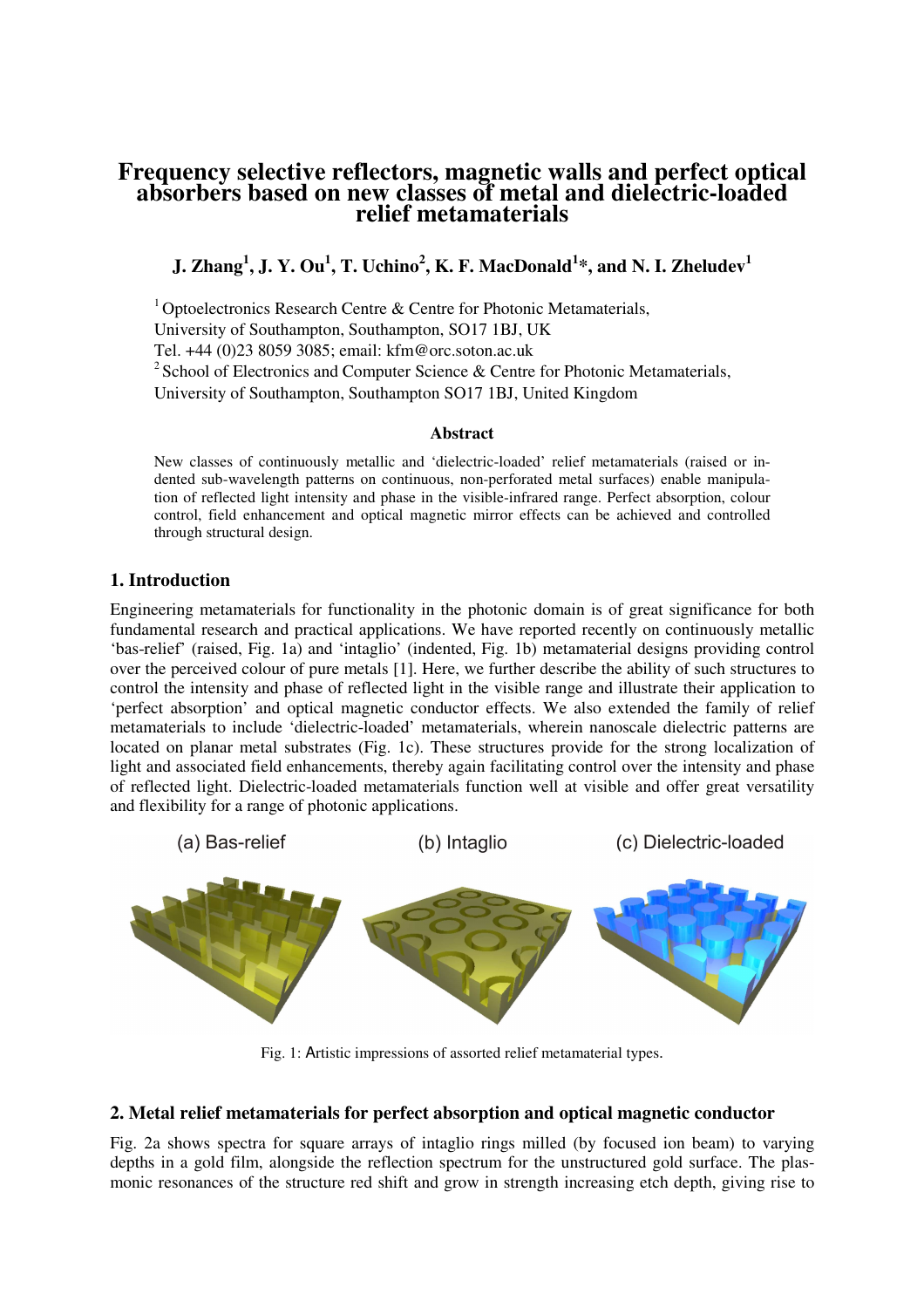the dramatic colour variations seen in the inset optical microscope images. Note that nearly 86% of incident light is absorbed by sample *D* at 610 nm. Fig. 2b shows spectra for an anisotropic intaglio design of asymmetric split rings, again inscribed into a gold surface. In this case absorption is polarization-dependent and reaches 85% for the y-polarization at 603 nm.



Fig. 2: Resonant absorption in gold relief metamaterials. (a) Reflection spectra for unstructured gold and for gold patterned with arrays of 170 nm diameter rings cut to varying depths (as labelled). Insets show electron microscope images of the intaglio design and optical microscope images of the patterned domains; (b) Reflection spectra for flat gold and for gold patterned with an intaglio design of asymmetric split rings [depth ~150nm], for incident polarizations parallel and perpendicular to the split.

As well as modifying the intensity of reflected light, plasmonic relief metamaterials can dramatically change the phase. Fig. 3 presents numerical simulations of an intaglio design in gold, comprising rectangular grooves (with a length of 200 nm in the x-direction, width of 50 nm and depth of 100 nm) arranged in a square array with a period of 300 nm. These sub-wavelength grooves have little interaction with x-polarized incident light and for this polarization present reflection spectra (intensity and phase) almost identical to those of flat gold. However, for the y-polarization, near-perfect absorption is achieved at ~650 nm.



Fig. 3: Reflection intensity and phase modification by relief metamaterials. (a) Reflection spectrum of flat gold [pink curve] and intaglio slot metamaterial [geometry and dimensions shown inset] for x- [blue] and y- polarizations [red] at normal incidence; (b) Corresponding reflection phase spectra.

And around this absorption resonance, the reflection phase (Fig. 3b) departs radically from the behaviour of flat gold – crossing zero at the resonance. Exotic 'magnetic mirror' responses of this kind may be employed, for example, to enhance the efficiency of optical antennas or to manipulate the emission characteristics of gain media such as quantum dots coupled to the metamaterial.